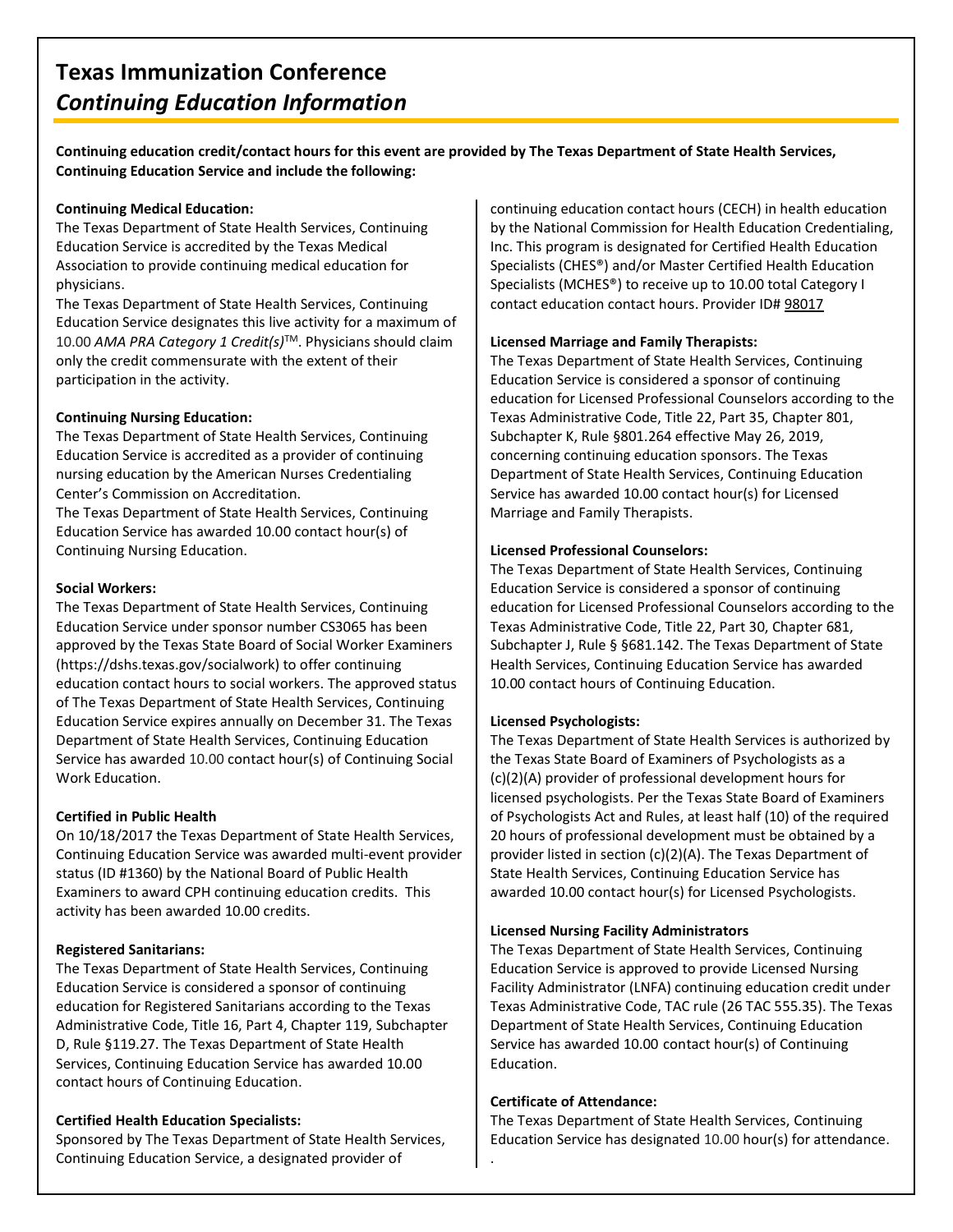# **Receiving Your CE Credit**

In order to receive credit, you must be logged into the session for the entire time. You have 10 minutes to change sessions during Breakout Session times.

**If you are watching the conference with several individuals, each of you must fill out the Verification Form below and return after the conference is over. This form must be emailed by Friday, June 17 to [support@texasimmunizationconference.com](mailto:support@texasimmunizationconference.com) or Faxed to 866-219-7008.**

**Your certificate will be emailed to you within 10 days (or sooner) after the conference.** It will be emailed from [support@texasimmunizationconference.com.](mailto:support@texasimmunizationconference.com) If you do not receive, send an email to that address and we will immediately follow up.

# **Texas Immunization Conference: Attendance Verification Form**

| <b>Event Title:</b>  | <b>Texas Immunization Conference</b> |  |  |  |  |  |  |  |  |
|----------------------|--------------------------------------|--|--|--|--|--|--|--|--|
| <b>Event Number:</b> | 104-22-01                            |  |  |  |  |  |  |  |  |
| Event Date:          | June 14-15, 2022                     |  |  |  |  |  |  |  |  |

*Please Print Legibly. Certificates and credit will not be awarded if information is not legible.*

| Name:                                      |                                                                                                                                                                                |                                                                                                                                                                                                 |
|--------------------------------------------|--------------------------------------------------------------------------------------------------------------------------------------------------------------------------------|-------------------------------------------------------------------------------------------------------------------------------------------------------------------------------------------------|
| Credentials:                               | $\square$ MD/DO<br>$\Box$ APN<br>$\Box$ Nurse (RN, LVN, BSN, etc.)<br>$\Box$ M/CHES – ENTER Your Number :<br>$\Box$ Certified in Public Health<br>$\Box$ Licensed Psychologist | $\Box$ Registered Sanitarian<br>$\Box$ Licensed Marriage & Family Therapist<br>$\Box$ Licensed Professional Counselor<br>$\Box$ Social Worker<br>$\Box$ Licensed Nursing Facility Administrator |
| <b>Email or Mailing</b><br><b>Address:</b> |                                                                                                                                                                                |                                                                                                                                                                                                 |

*I understand that I will not receive credit for this event unless I complete and turn in an event evaluation.*

*I acknowledge that I have attended the sessions indicated, in their entirety.* 

*I understand that there will be no retroactive awarding of contact hours/credits for any sessions I have not indicated.* 

**Signature:**

| <b>Session Title</b>   | Speaker's<br><b>Name</b>                                                 | Start -<br>End          | <b>CME</b> | <b>CNE</b> | <b>CHES</b> | <b>CPH</b> | <b>LMFT</b> | <b>LNFA</b> | <b>LPC</b> | Psy       | <b>RS</b> | <b>SW</b> | <b>COA</b> | <b>Check</b><br><b>Sessions</b><br>Attended |
|------------------------|--------------------------------------------------------------------------|-------------------------|------------|------------|-------------|------------|-------------|-------------|------------|-----------|-----------|-----------|------------|---------------------------------------------|
| Tuesday, June 14, 2022 |                                                                          |                         |            |            |             |            |             |             |            |           |           |           |            |                                             |
| <b>Opening Session</b> | Imelda<br>Garcia and<br>Dr. John<br>Hellerstedt<br>and Antonio<br>Aragon | $9:00 -$<br>10:30<br>AM | <b>NA</b>  | <b>NA</b>  | <b>NA</b>   | <b>NA</b>  | <b>NA</b>   | <b>NA</b>   | <b>NA</b>  | <b>NA</b> | <b>NA</b> | <b>NA</b> | <b>NA</b>  | <b>NA</b>                                   |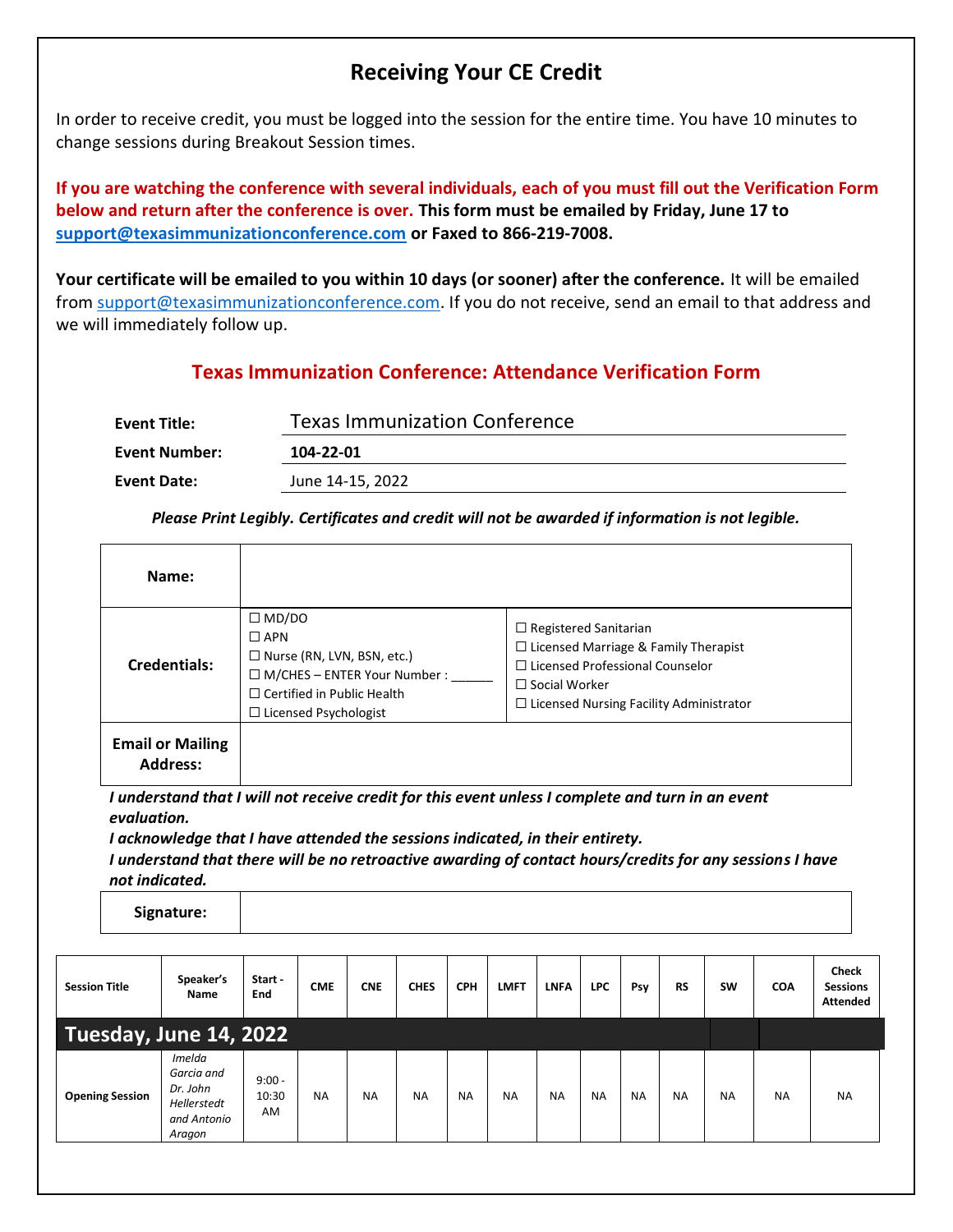| Plenary:<br><b>National Vaccine</b><br><b>Update and</b><br>COVID<br>Perspective                                                                            | JoEllen<br>Wolicki                                                                                                                    | $10:45 -$<br>11:45<br>AM | $\mathbf{1}$ | $\mathbf{1}$ | $\mathbf{1}$ | $\mathbf{1}$ | $\mathbf 1$ | $\mathbf{1}$ | $\mathbf{1}$ | $\mathbf{1}$ | $\mathbf{1}$ | $\mathbf{1}$ | $\mathbf{1}$ |      |  |
|-------------------------------------------------------------------------------------------------------------------------------------------------------------|---------------------------------------------------------------------------------------------------------------------------------------|--------------------------|--------------|--------------|--------------|--------------|-------------|--------------|--------------|--------------|--------------|--------------|--------------|------|--|
| <b>Flu Surveillance</b><br>vs COVID:<br>Knocked Down,<br><b>But Not Dragged</b><br>Out                                                                      | Emilio<br>Gonzales                                                                                                                    |                          | 1.25         | 1.25         | 1.25         | 1.25         | 1.25        | 1.25         | 1.25         | 1.25         | 1.25         | 1.25         | 1.25         |      |  |
| COVID-19<br>Impacts on the<br><b>Texas Vaccines</b><br>for Children<br>(TVFC) Program                                                                       | Heather<br>Mayfield<br>and Abby<br>Cox-<br>Chalmers                                                                                   |                          |              | 1.25         | 1.25         | 1.25         | 1.25        | 1.25         | 1.25         | 1.25         | 1.25         | 1.25         | 1.25         | 1.25 |  |
| <b>Responding to</b><br>Unexpected<br><b>Outbreaks:</b><br><b>Hepatitis A</b>                                                                               | Sarah<br>Auerbach,<br>Connor<br>Lynd, EAIDU,<br>Marc<br>Williamson                                                                    |                          | 1.25         | 1.25         | 1.25         | 1.25         | 1.25        | 1.25         | 1.25         | 1.25         | 1.25         | 1.25         | 1.25         |      |  |
| Immunization<br>and Pregnant<br>Women                                                                                                                       | Dr. Mary<br>Healy,<br><b>Baylor Scott</b><br>& White                                                                                  | $1:00-$<br>2:15<br>PM    | 1.25         | 1.25         | 1.25         | 1.25         | 1.25        | 1.25         | 1.25         | 1.25         | 1.25         | 1.25         | 1.25         |      |  |
| Vaccine<br>Outreach and<br><b>Education:</b><br>Community<br><b>Based</b><br><b>Organizations</b><br>and Their Efforts<br>to Build Resiient<br>Partnerships | Laura<br>Ackerman,<br>Shana<br>Batten,<br>Rebecca<br>Tamayo,<br>Anabel<br>Rodriguez,<br>Maria Banos<br>Jordan,<br><b>Kathy Phipps</b> |                          | 1.25         | 1.25         | 1.25         | 1.25         | 1.25        | 1.25         | 1.25         | 1.25         | 1.25         | 1.25         | 1.25         |      |  |
| <b>Texas</b><br>Immunization<br><b>Registry: Data</b><br><b>Exchange Best</b><br><b>Practices and</b><br><b>Updates</b>                                     | Angela De<br>La Cruz and<br>Joshua<br><b>Shaver</b>                                                                                   |                          | 1.25         | 1.25         | 1.25         | 1.25         | 1.25        | 1.25         | 1.25         | 1.25         | 1.25         | 1.25         | 1.25         |      |  |
| Vaccine<br>Preventable<br><b>Disease Update</b><br>(VPD)                                                                                                    | Heather<br>Mayfield,<br>Greg Leos,<br>Elise<br>Huebner                                                                                |                          | 1.25         | 1.25         | 1.25         | 1.25         | 1.25        | 1.25         | 1.25         | 1.25         | 1.25         | 1.25         | 1.25         |      |  |
| <b>Improving VFC</b><br>Provider<br>Coverage<br>through Quality<br>Assurance<br><b>Activities</b>                                                           | <b>Trish Stowe</b>                                                                                                                    | $2:30-$<br>3:45<br>PM    | <b>NA</b>    | NA           | <b>NA</b>    | <b>NA</b>    | <b>NA</b>   | <b>NA</b>    | <b>NA</b>    | <b>NA</b>    | <b>NA</b>    | NA           | <b>NA</b>    |      |  |
| <b>Texas Pharmacy</b><br><b>Reponse to</b><br><b>COVID</b>                                                                                                  | Denise<br>Starkey and<br>Debbie<br>Garza                                                                                              |                          | 1.25         | 1.25         | 1.25         | 1.25         | 1.25        | 1.25         | 1.25         | 1.25         | 1.25         | 1.25         | 1.25         |      |  |
| <b>DSHS</b><br>Dashboards (Flu,<br>Tdap/HPV, TIPS,<br>COVID-19)                                                                                             | Matthew<br>Davis,<br>Heather<br>Mayfield,<br>Ruth Okpara                                                                              |                          | 1.25         | 1.25         | 1.25         | 1.25         | 1.25        | 1.25         | 1.25         | 1.25         | 1.25         | 1.25         | 1.25         |      |  |
| Vaccine<br>Inclusion                                                                                                                                        | Jennifer<br>Moore and<br>Demi<br>Tomasides                                                                                            |                          | 1.25         | 1.25         | 1.25         | 1.25         | 1.25        | 1.25         | 1.25         | 1.25         | 1.25         | 1.25         | 1.25         |      |  |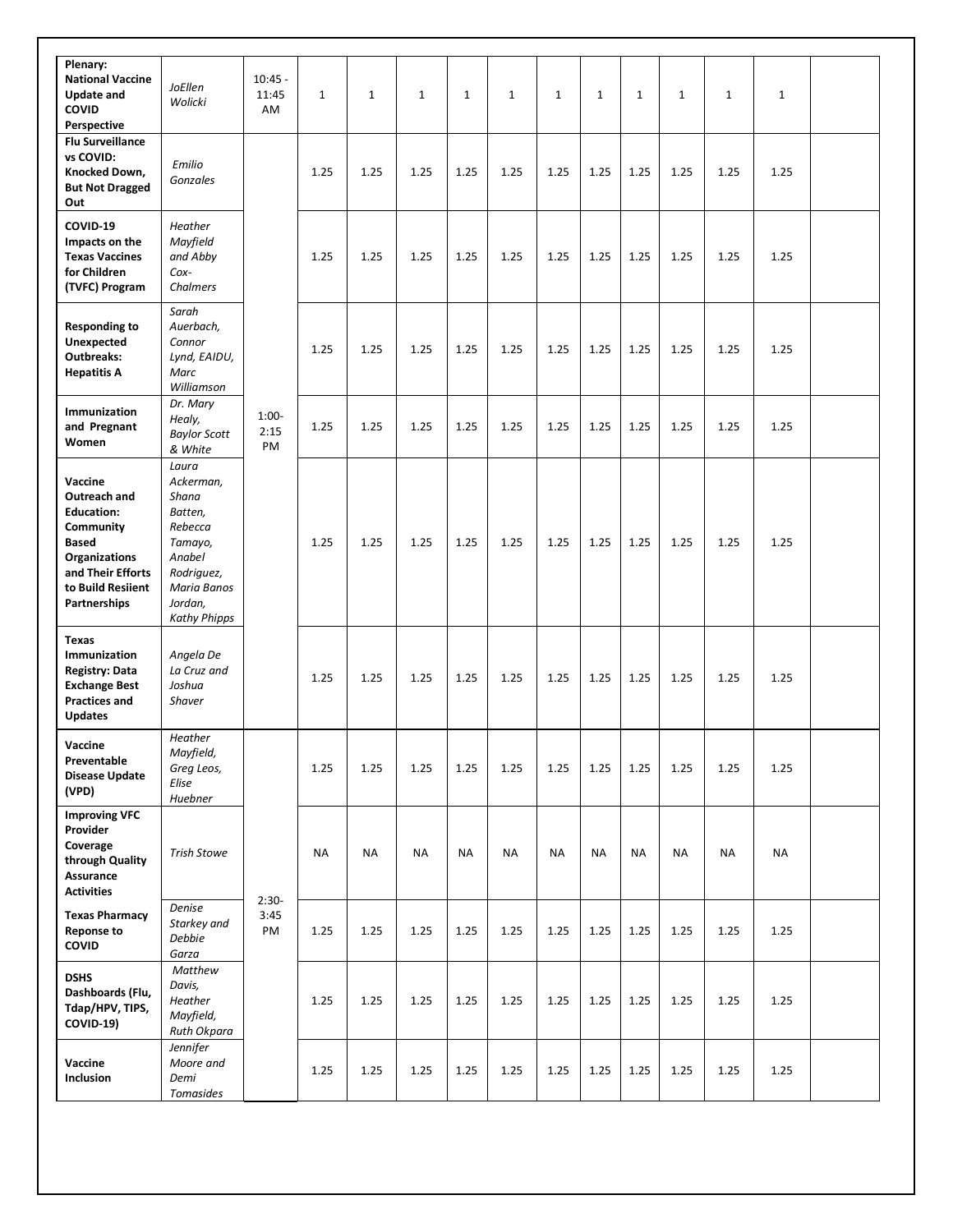| Data and<br><b>Surveys: Using</b><br>Data and Data<br><b>Tools to Build</b><br>Community<br>Partnerships and<br><b>Reach Project</b><br>Goals                                       | Ann Salyer-<br>Caldwell                                                                 |                         | 1.25 | 1.25 | 1.25 | 1.25 | 1.25 | 1.25     | 1.25 | 1.25 | 1.25 | 1.25 | 1.25 |  |
|-------------------------------------------------------------------------------------------------------------------------------------------------------------------------------------|-----------------------------------------------------------------------------------------|-------------------------|------|------|------|------|------|----------|------|------|------|------|------|--|
| Plenary:<br>Roadmap to<br><b>Building Vaccine</b><br>Confidence                                                                                                                     | Claire<br>Hannan,<br>MPH, Robyn<br>Correll,<br>MPH, CHWI,<br>and Julie<br>Boom, MD,     | $3:45-$<br>5:00<br>PM   | 1.25 | 1.25 | 1.25 | 1.25 | 1.25 | 1.25     | 1.25 | 1.25 | 1.25 | 1.25 | 1.25 |  |
| Wednesday, June 15, 2022                                                                                                                                                            |                                                                                         |                         |      |      |      |      |      |          |      |      |      |      |      |  |
| Plenary:<br>Navigating<br>Vaccine<br><b>Misinformation</b><br><b>During Public</b><br><b>Health Crises</b>                                                                          | Stephen<br>Pont, MD,<br>MPH and<br>Alexander<br>Whitman                                 | $9:00-$<br>10:15<br>AM  | 1.25 | 1.25 | 1.25 | 1.25 | 1.25 | 1.25     | 1.25 | 1.25 | 1.25 | 1.25 | 1.25 |  |
| American<br>Immunization<br>Registry<br><b>Association and</b><br>The State of the<br><b>State Texas</b><br>Immunization<br>Registry                                                | Kevin Allen<br>& Mary Beth<br>Kurilo                                                    |                         | 1.25 | 1.25 | 1.25 | 1.25 | 1.25 | 1.25     | 1.25 | 1.25 | 1.25 | 1.25 | 1.25 |  |
| <b>TVFC Storage</b><br>and Handling                                                                                                                                                 | Christine<br>Clear                                                                      |                         | 1.25 | 1.25 | 1.25 | 1.25 | 1.25 | 1.25     | 1.25 | 1.25 | 1.25 | 1.25 | 1.25 |  |
| <b>Flu in Texas</b>                                                                                                                                                                 | Morgen<br>Gawlik,<br>Kenneth<br>Williams,<br>David Zulli                                | $10:30-$<br>11:45<br>AM | 1.25 | 1.25 | 1.25 | 1.25 | 1.25 | 1.25     | 1.25 | 1.25 | 1.25 | 1.25 | 1.25 |  |
| <b>Engaging</b><br>Concerned<br><b>Parents</b>                                                                                                                                      | <b>Karen Ernst</b>                                                                      |                         | 1.25 | 1.25 | 1.25 | 1.25 | 1.25 | 1.25     | 1.25 | 1.25 | 1.25 | 1.25 | 1.25 |  |
| <b>Vaccine Literacy:</b><br><b>Advancing</b><br><b>Vaccine Equity</b><br>in Historically<br><b>Excluded</b><br><b>Communities via</b><br><b>Building Health</b><br><b>Champions</b> | Kristen<br>Hobbs                                                                        |                         | 1.25 | 1.25 | 1.25 | 1.25 | 1.25 | 1.25     | 1.25 | 1.25 | 1.25 | 1.25 | 1.25 |  |
| Data Quality<br>Issues: Types,<br>Remediation,<br>and impact on<br>the Vaccine<br>Inventory                                                                                         | Prageet<br>Kaang &<br>Adaeze Ifesi                                                      |                         | 1.25 | 1.25 | 1.25 | 1.25 | 1.25 | 1.25     | 1.25 | 1.25 | 1.25 | 1.25 | 1.25 |  |
| Panel: HPV in<br><b>Texas</b>                                                                                                                                                       | Heather<br>Mayfield,<br>Fatima<br>Frausto,<br>Jane<br>Montealegre<br>& Ana<br>Rodriquez | $1:00-$<br>2:15<br>PM   | 1.25 | 1.25 | 1.25 | 1.25 | 1.25 | 1.25     | 1.25 | 1.25 | 1.25 | 1.25 | 1.25 |  |
| <b>ImmTrac</b><br><b>Reporting - IIS</b><br>and Coverage<br>Levels                                                                                                                  | Renuka<br>Icchapurapu,<br>Paul Spock                                                    |                         | 1.25 | 1.25 | 1.25 | 1.25 | 1.25 | $1.25\,$ | 1.25 | 1.25 | 1.25 | 1.25 | 1.25 |  |
| <b>Adressing</b><br><b>Barriers to Adult</b><br>Vaccinations                                                                                                                        | Samuel<br>Ortiz-<br>Severiano                                                           |                         | 1.25 | 1.25 | 1.25 | 1.25 | 1.25 | 1.25     | 1.25 | 1.25 | 1.25 | 1.25 | 1.25 |  |